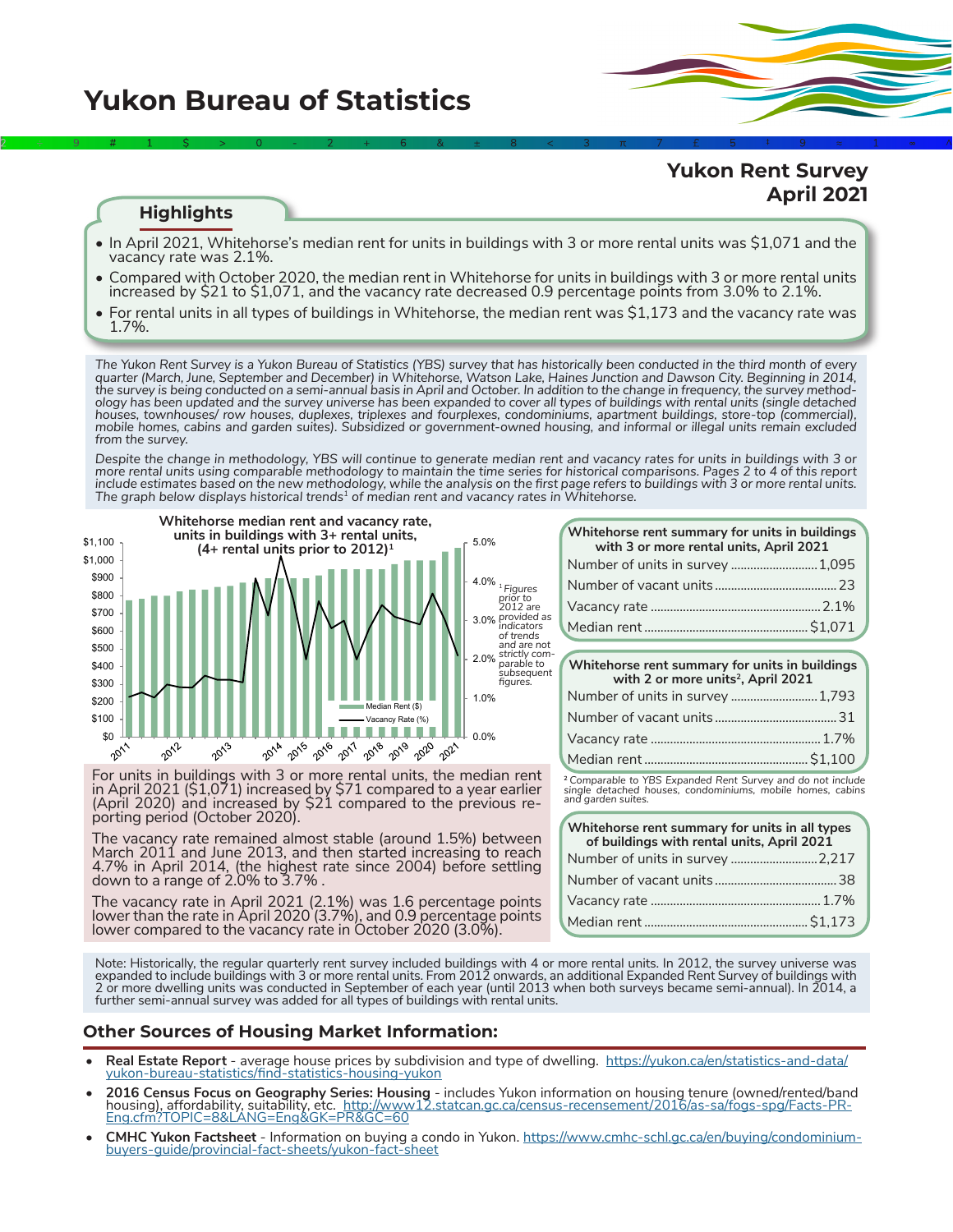## **Rent Summary for All Buildings with Rental Units, by Type, Yukon, April 2021**

|                                     | Number of        |                     |                     |              |                    | Average |                                                                                   |
|-------------------------------------|------------------|---------------------|---------------------|--------------|--------------------|---------|-----------------------------------------------------------------------------------|
| <b>Type of Building</b>             | <b>Buildings</b> | <b>Rental Units</b> | <b>Vacant Units</b> | Vacancy rate | <b>Median Rent</b> | Rent    |                                                                                   |
| Single Detached House               | 223              | 223                 | 3                   | 1.3%         | \$1.674            | \$1,794 | $\mu$ = No information available<br><sup>1</sup> Duplex<br>includes<br>single     |
| Townhouse/Row house                 | 30               | 85                  | 3                   | 3.5%         | \$1,714            | \$1,650 | detached houses with a legal                                                      |
| $D$ uplex $^{\mathrm{T}}$           | 442              | 616                 | 4                   | 0.6%         | \$1,400            | \$1,369 | rental suite.<br><sup>2</sup> Buildings with five or more                         |
| <b>Triplex and Fourplex</b>         | 76               | 202                 | 4                   | 2.0%         | \$1,250            | \$1,314 | units.                                                                            |
| Condominium                         | 127              | 182                 | 2                   | 1.1%         | \$1,890            | \$1,800 | <sup>3</sup> Store-top units are residential<br>buildinas<br>units<br>which<br>in |
| Apartment Building <sup>2</sup>     | 49               | 887                 | 18                  | 2.0%         | \$1.025            | \$1,109 | primarily contain commercial                                                      |
| Store-top (Commercial) <sup>3</sup> | 14               | 74                  | 3                   | 4.1%         | \$1.071            | \$1,253 | space.<br><sup>4</sup> Numbers may not add up to                                  |
| <b>Mobile Home</b>                  | 69               | 69                  | $\Omega$            | 0.0%         | \$1,200            | \$1,216 | the total due to rounding and                                                     |
| Cabin                               |                  | $\cdot$ .           | $\cdot$ .           |              |                    |         | vacancy rates may have been<br>affected by small number of                        |
| <b>Garden Suite</b>                 | 26               | 26                  |                     | 3.8%         | \$1,286            | \$1,348 | units.                                                                            |
| All Types <sup>4</sup>              | 1,056            | 2,363               | 39                  | 1.7%         | \$1,158            | \$1,342 |                                                                                   |

For rental units in all types of buildings in Yukon, the median rent for April 2021 was \$1,158. The highest me-<br>dian rent reported by landlords was \$1,890 per month for condominiums. Townhouse/row house units had the second-highest median rent at \$1,714 per month. The lowest median rent was \$1,025 per month for units in apartment buildings.

In April 2021, the highest number of rental units (887) was in apartment buildings, followed by the number of rental units (616) in duplexes (includes single detached houses with a rental suite). The lowest number of rental units (26) was in the garden suite category. No information was available for cabins in April 2021.

#### **Median Rent, Total Units and Vacancy Rate (for all buildings with rental units), by Size and Type of Unit, Yukon, April 2021**

|                                                    | All<br><b>Types</b>  | Single<br><b>Detached</b><br>House | Townhouse/<br>Row house | $D$ uplex $^1$ | <b>Triplex</b><br>and<br>Fourplex minium | Condo-               | Apartment<br>Building <sup>2</sup> | Store-top<br>(Commercial) <sup>3</sup> | <b>Mobile</b><br>Home | Cabin | Garden<br><b>Suite</b> |
|----------------------------------------------------|----------------------|------------------------------------|-------------------------|----------------|------------------------------------------|----------------------|------------------------------------|----------------------------------------|-----------------------|-------|------------------------|
| Number of<br><b>Buildings</b><br>with Rental Units | 1,056                | 223                                | 30                      | 442            | 76                                       | 127                  | 49                                 | 14                                     | 69                    |       | 26                     |
| <b>Median Rent</b>                                 |                      |                                    |                         |                |                                          |                      |                                    |                                        |                       |       |                        |
| All                                                | \$1,158              | \$1,674                            | \$1,714                 | \$1,400        | \$1,250                                  | \$1,890              | \$1,025                            | \$1,071                                | \$1,200               |       | \$1,286                |
| Bachelor                                           | \$850                | $\ldots$                           | $\cdots$                | \$1,135        | \$1,013                                  | x                    | \$850                              | \$1,000                                | $\ldots$              |       | x                      |
| 1 Bedroom                                          | \$1,025              | \$1,100                            | \$900                   | \$1,161        | \$1,099                                  | \$1,000              | \$1,025                            | \$1,071                                | х                     |       | \$1,430                |
| 2 Bedrooms                                         | \$1,300              | \$1,701                            | \$1,400                 | \$1,475        | \$1,325                                  | \$1,800              | \$1,210                            | \$1,601                                | \$1,400               |       | \$1,286                |
| 3-4 Bedrooms                                       | \$1,775              | \$1,750                            | \$1,847                 | \$1,700        | \$1,750                                  | \$2,032              | \$1,492                            | $$1,675$ <sup>+</sup>                  | \$1,000               |       | x                      |
| 5+ Bedrooms                                        | $$2,450$ $^+$        | $$2,450$ <sup>+</sup>              | $\cdots$                | $\cdots$       | $\cdots$                                 | $\cdots$             | $\cdots$                           | $\cdots$                               | $\cdots$              |       | $\cdots$               |
| <b>Total Units</b>                                 |                      |                                    |                         |                |                                          |                      |                                    |                                        |                       |       |                        |
| All <sup>4</sup>                                   | 2,363                | 223                                | 85                      | 616            | 202                                      | 182                  | 887                                | 74                                     | 69                    |       | 26                     |
| Bachelor                                           | 192                  | $\ldots$                           | $\cdots$                | 21             | 10                                       | 4 <sup>†</sup>       | 133                                | 20                                     | $\cdots$              |       | $4^{\circ}$            |
| 1 Bedroom                                          | 740                  | 28                                 | $\overline{7}$          | 209            | 73                                       | 25                   | 356                                | 27                                     | Ť<br>$\overline{2}$   |       | 12                     |
| 2 Bedrooms                                         | 938                  | 58                                 | 41                      | 252            | 79                                       | 61                   | 386                                | 22                                     | 32                    |       | $7^+$                  |
| 3-4 Bedrooms                                       | 479                  | 123                                | 37                      | 134            | 39                                       | 93                   | 11                                 | $5^+$                                  | 35                    |       | $2^+$                  |
| 5+ Bedrooms                                        | $14$ <sup>+</sup>    | $14+$                              | $\cdots$                | $\cdots$       | $\cdots$                                 | $\cdots$             | $\cdots$                           | .                                      | $\cdots$              |       |                        |
| <b>Vacant Units</b>                                |                      |                                    |                         |                |                                          |                      |                                    |                                        |                       |       |                        |
| All <sup>4</sup>                                   | 39                   | 3                                  | $\mathbf{3}$            | 4              | 4                                        | $\mathbf{2}$         | 18                                 | 3                                      | 0                     |       | $\mathbf{1}$           |
| Bachelor                                           | $\overline{2}$       | $\cdots$                           |                         | $0+$           | $\mathbf 0$                              | $0^+$                | $\mathbf{1}$                       | $\mathbf{1}$                           | $\cdots$              |       | 0 <sup>1</sup>         |
| 1 Bedroom                                          | 11                   | $\mathbf 0$                        | 0                       | 0              | 3                                        | 0                    | 6                                  | 2                                      | $0+$                  |       | 0                      |
| 2 Bedrooms                                         | 20                   | 0                                  | 3                       | 4              | 0                                        | 0                    | 11                                 | 0                                      | 0                     |       | $\mathbf{1}$           |
| 3-4 Bedrooms                                       | 6                    | 3                                  | $\mathbf 0$             | 0              | $\mathbf{1}$                             | $\overline{2}$       | $\mathbf 0$                        | 0                                      | $\mathbf 0$           |       | $0^{\circ}$            |
| 5+ Bedrooms                                        | 0 <sup>1</sup>       | $0^+$                              | .                       |                | $\cdots$                                 | $\cdots$             | $\cdots$                           | .                                      | $\cdots$              |       |                        |
| <b>Vacancy Rate</b>                                |                      |                                    |                         |                |                                          |                      |                                    |                                        |                       |       |                        |
| All                                                | 1.7%                 | 1.3%                               | 3.5%                    | 0.6%           | 2.0%                                     | 1.1%                 | 2.0%                               | 4.1%                                   | 0.0%                  |       | 3.8%                   |
| Bachelor                                           | 1.0%                 | $\ldots$                           | $\ldots$                | $0.0\%$        | 0.0%                                     | $0.0\%$ <sup>+</sup> | 0.8%                               | 5.0%                                   | $\cdots$              |       | $0.0\%$                |
| 1 Bedroom                                          | 1.5%                 | 0.0%                               | 0.0%                    | 0.0%           | 4.1%                                     | 0.0%                 | 1.7%                               | 7.4%                                   | $0.0\%$ <sup>+</sup>  |       | 0.0%                   |
| 2 Bedrooms                                         | 2.1%                 | 0.0%                               | 7.3%                    | 1.6%           | 0.0%                                     | 0.0%                 | 2.8%                               | 0.0%                                   | 0.0%                  |       | $14.3\%$ <sup>+</sup>  |
| 3-4 Bedrooms                                       | 1.3%                 | 2.4%                               | 0.0%                    | 0.0%           | 2.6%                                     | 2.2%                 | 0.0%                               | $0.0\%$ <sup>+</sup>                   | 0.0%                  |       | $0.0\%$ <sup>+</sup>   |
| 5+ Bedrooms                                        | $0.0\%$ <sup>+</sup> | $0.0\%$ <sup>+</sup>               | $\cdots$                | $\cdots$       | $\cdots$                                 | $\cdots$             | $\cdots$                           | $\cdots$                               | $\cdots$              |       | $\cdots$               |

x = Suppressed. .. = No information available. ... = Not appropriate/applicable.<br>† Use caution when analyzing the data due to high variance or a small number of responding units within the category.<br>† Duplex includes singl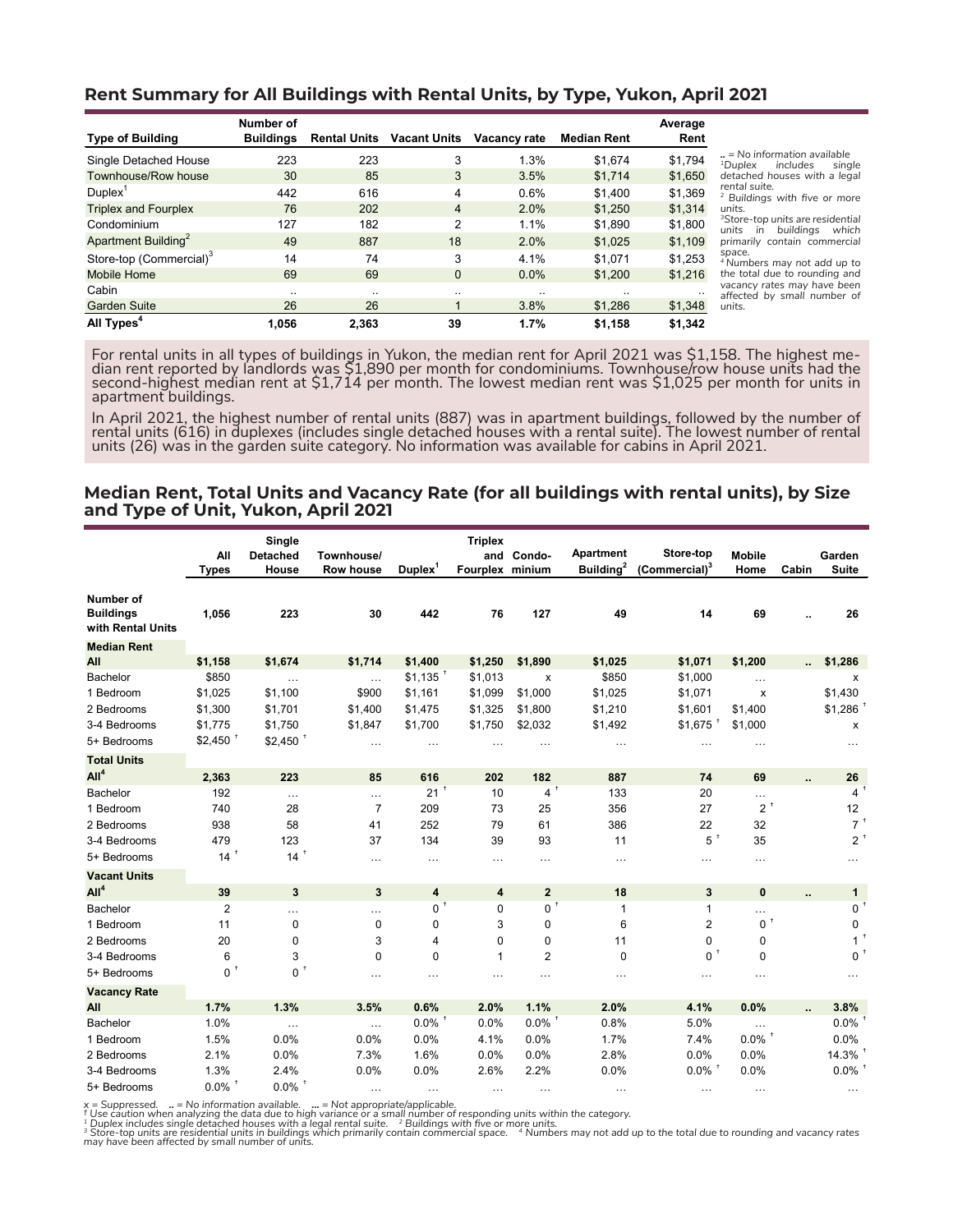#### **Median Rent and Total Units (for all buildings with rental units), by Size and Decade of Construction, Yukon, April 2021**

|                                                           | All<br>Years          | 1930-1959 | 1960-1969 | 1970-1979             | 1980-1989 | 1990-1999             | 2000-2009         | 2010-2019        | 2020-<br>present |
|-----------------------------------------------------------|-----------------------|-----------|-----------|-----------------------|-----------|-----------------------|-------------------|------------------|------------------|
| Number of<br><b>Buildings with</b><br><b>Rental Units</b> | 1,056                 | 106       | 149       | 224                   | 110       | 134                   | 124               | 194              | 14               |
| <b>Median Rent</b>                                        |                       |           |           |                       |           |                       |                   |                  |                  |
| All                                                       | \$1,158               | \$1,045   | \$1,053   | \$1,161               | \$1,000   | \$1,430               | \$1,539           | \$1,600          | \$1,400          |
| Bachelor                                                  | \$850                 | \$829     | \$850     | \$820                 | \$900     | $$1,130$ <sup>t</sup> | X                 | x                | $\cdots$         |
| 1 Bedroom                                                 | \$1,025               | \$950     | \$1,050   | \$1,025               | \$1,000   | \$1,164               | \$1,000           | \$1,100          | x                |
| 2 Bedrooms                                                | \$1,300               | \$1,304   | \$1,247   | \$1,250               | \$1,000   | \$1,443               | \$1,600           | \$1,564          | \$1,400          |
| 3-4 Bedrooms                                              | \$1,775               | \$1,600   | \$1,700   | \$1,475               | \$1,200   | \$1,740               | \$1,890           | \$2,032          | x                |
| 5+ Bedrooms                                               | $$2,450$ <sup>†</sup> | $\cdots$  | $\cdots$  | $$2,100$ <sup>+</sup> | $\cdots$  | $\cdots$              | х                 | $\cdots$         | $\cdots$         |
| <b>Total Units</b>                                        |                       |           |           |                       |           |                       |                   |                  |                  |
| All <sup>1</sup>                                          | 2,363                 | 188       | 517       | 651                   | 263       | 216                   | 196               | 311              | 21               |
| <b>Bachelor</b>                                           | 192                   | 30        | 96        | 31                    | 13        | 9 <sup>†</sup>        | $8^{\frac{1}{2}}$ | $5^{\mathrm{t}}$ | $\cdots$         |
| 1 Bedroom                                                 | 740                   | 65        | 163       | 192                   | 108       | 56                    | 63                | 90               | $3^1$            |
| 2 Bedrooms                                                | 938                   | 51        | 189       | 312                   | 109       | 90                    | 78                | 94               | 16               |
| 3-4 Bedrooms                                              | 479                   | 43        | 68        | 107                   | 34        | 61                    | 43                | 121              | $2^{\circ}$      |
| 5+ Bedrooms                                               | $14^{\text{t}}$       | $\cdots$  | $\cdots$  | $10^{-1}$             | $\cdots$  | $\cdots$              | $4^1$             | $\cdots$         | $\cdots$         |

*x = Suppressed. ... = Not appropriate/applicable. † Use caution when analyzing the data due to high variance or a small number of responding units within the category. 1 Numbers may not add up to the total due to rounding and vacancy rates may have been affected by small number of units.*

For all buildings with rental units in Yukon, 224 buildings, or 21.2% of the total, were built in the decade of 1970- 1979. In general, the newer the building is, the higher the median rent reported.

#### **Median Rent, Total Units and Vacancy Rate (for all buildings with rental units), by Size and Community, April 2021**

|                                                 | Yukon                 | Whitehorse            | Dawson               | Watson<br>Lake       | <b>Haines</b><br>Junction |
|-------------------------------------------------|-----------------------|-----------------------|----------------------|----------------------|---------------------------|
| Number of Buildings with<br><b>Rental Units</b> | 1,056                 | 948                   | 48                   | 46                   | 14                        |
| <b>Median Rent</b>                              |                       |                       |                      |                      |                           |
| All                                             | \$1,158               | \$1,173               | \$1,050              | \$900                | \$1,000 $^{\dagger}$      |
| Bachelor                                        | \$850                 | \$850                 | \$850                | x                    | .                         |
| 1 Bedroom                                       | \$1,025               | \$1,025               | \$1,000              | \$875                | X                         |
| 2 Bedrooms                                      | \$1,300               | \$1,300               | \$1,400              | \$915                | x                         |
| 3-4 Bedrooms                                    | \$1,775               | \$1,800               | x                    | \$1,013              | X                         |
| 5+ Bedrooms                                     | $$2,450$ <sup>t</sup> | $$2,800$ <sup>+</sup> | $\cdots$             | x                    | $\cdots$                  |
| <b>Total Units</b>                              |                       |                       |                      |                      |                           |
| All <sup>1</sup>                                | 2,363                 | 2,217                 | 67                   | 63                   | 15 $^{\dagger}$           |
| Bachelor                                        | 192                   | 185                   | 6                    | 1 <sup>†</sup>       | $\cdots$                  |
| 1 Bedroom                                       | 740                   | 691                   | 32                   | 13                   | 4 <sup>†</sup>            |
| 2 Bedrooms                                      | 938                   | 885                   | 27                   | 19                   | 7 <sup>†</sup>            |
| 3-4 Bedrooms                                    | 479                   | 446                   | $2^+$                | 26                   | 4 <sup>†</sup>            |
| 5+ Bedrooms                                     | $14^{\text{t}}$       | 10 <sup>†</sup>       | .                    | $4^{\dagger}$        | $\cdots$                  |
| <b>Vacant Units</b>                             |                       |                       |                      |                      |                           |
| All <sup>1</sup>                                | 39                    | 38                    | $\mathbf{0}$         | $\mathbf{1}$         | 0 <sup>†</sup>            |
| Bachelor                                        | $\overline{2}$        | $\overline{2}$        | $\mathbf 0$          | 0 <sup>†</sup>       |                           |
| 1 Bedroom                                       | 11                    | 10                    | 0                    | $\mathbf{1}$         | $0^{\, \dagger}$          |
| 2 Bedrooms                                      | 20                    | 20                    | 0                    | $\mathbf 0$          | $0^{\, \, \dagger}$       |
| 3-4 Bedrooms                                    | 6                     | 6                     | $0^{\, \, \dagger}$  | $\Omega$             | $0^{\, \, \uparrow}$      |
| 5+ Bedrooms                                     | 0 <sup>†</sup>        | 0 <sup>†</sup>        | .                    | $0^+$                |                           |
| <b>Vacancy Rate</b>                             |                       |                       |                      |                      |                           |
| All                                             | 1.7%                  | 1.7%                  | 0.0%                 | 1.6%                 | $0.0\%$ <sup>+</sup>      |
| Bachelor                                        | 1.0%                  | 1.1%                  | 0.0%                 | $0.0\%$ <sup>+</sup> |                           |
| 1 Bedroom                                       | 1.5%                  | 1.4%                  | 0.0%                 | 7.7%                 | $0.0\%$ <sup>+</sup>      |
| 2 Bedrooms                                      | 2.1%                  | 2.3%                  | 0.0%                 | 0.0%                 | $0.0\%$ $^\dagger$        |
| 3-4 Bedrooms                                    | 1.3%                  | 1.3%                  | $0.0\%$ <sup>+</sup> | 0.0%                 | $0.0\%$ <sup>+</sup>      |
| 5+ Bedrooms                                     | $0.0\%$ <sup>+</sup>  | $0.0\%$ <sup>+</sup>  | $\cdots$             | $0.0\%$ <sup>+</sup> | $\cdots$                  |

In April 2021, the highest median rent reported for any size of rental units (in the communities surveyed) was \$2,800**†** for units with 5 or more bedrooms in White- horse.

Of the 39 vacant rental units in Yukon in April 2021, 38 were in Whitehorse. The highest number of vacancies<br>in Whitehorse was reportin Whitehorse was report-<br>ed for 2-bedroom units at 20, followed by 1-bedroom units at 10.

In Whitehorse, the highest vacancy rate was at 2.3% for units with two bedrooms; the lowest rate was for units with five or more bedrooms at 0.0%**†** .

*x = Suppressed.* 

*<sup>... =</sup> Not appropriate/applicable. † Use with caution when analyzing data due to high variance or a small number of responding units within the category. 1 Numbers may not add up to the total due to* 

*rounding and vacancy rates may have been affected by small number of units.*